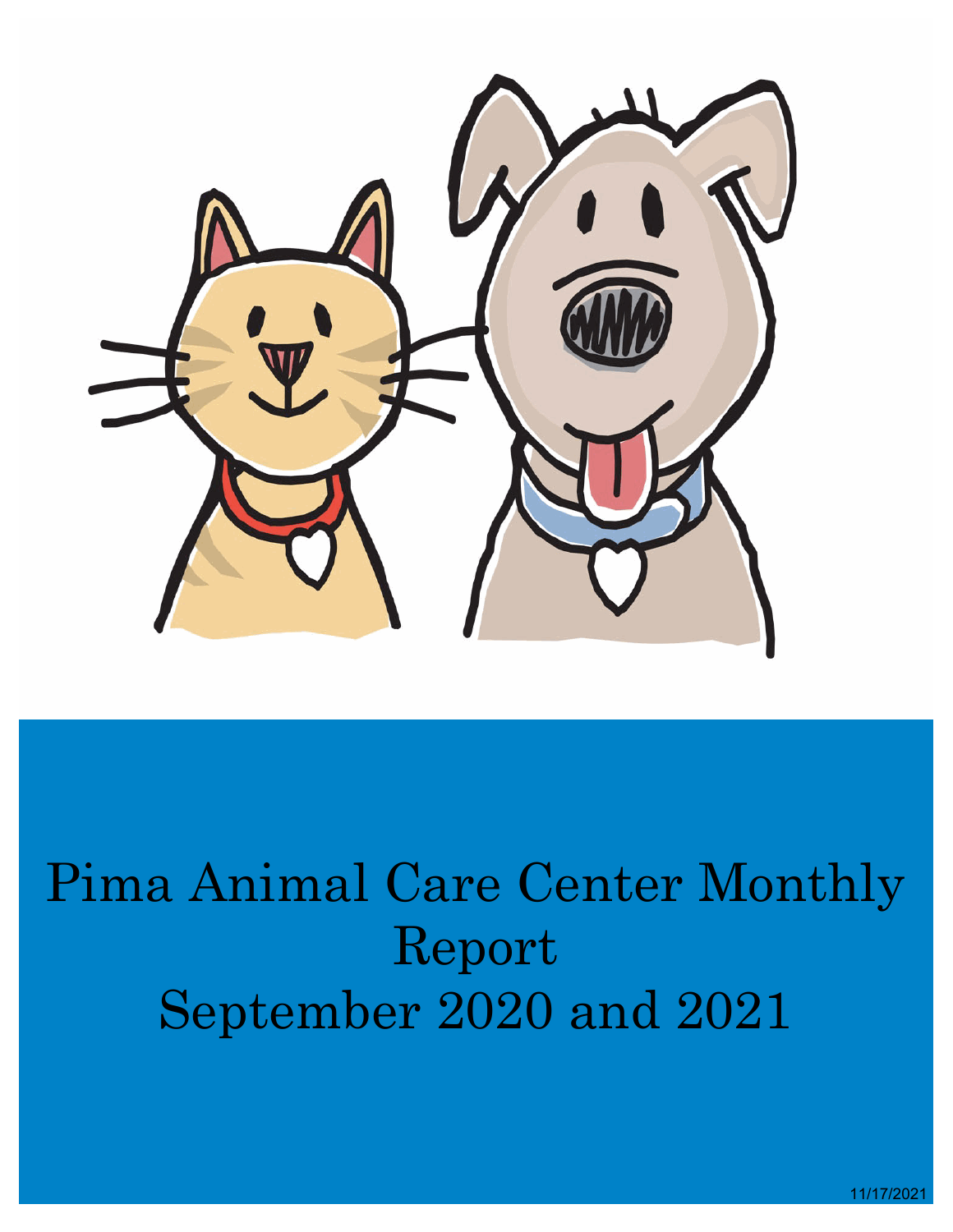# Animal Intakes September 2020 & September 2021

|                                     | 2020           |                |                |                | 2021           |                |                |                |
|-------------------------------------|----------------|----------------|----------------|----------------|----------------|----------------|----------------|----------------|
|                                     | <b>CAT</b>     | <b>DOG</b>     | <b>OTHERS</b>  | <b>Total</b>   | <b>CAT</b>     | <b>DOG</b>     | <b>OTHERS</b>  | <b>Total</b>   |
| <b>Stray</b>                        | 187            | 360            | 12             | 559            | 431            | 502            | 5              | 938            |
| Owner<br><b>Surrender</b>           | 113            | 213            | 9              | 335            | 138            | 253            | $\overline{2}$ | 393            |
| <b>Transfer</b>                     | $\mathbf 0$    | $\overline{2}$ | $\mathbf 0$    | $\overline{2}$ | $\overline{0}$ | $6\phantom{1}$ | $\mathbf 0$    | $6\phantom{1}$ |
| <b>Returned</b>                     | 3              | 28             | $\overline{0}$ | 31             | $\overline{4}$ | 36             | $\mathbf 0$    | 40             |
| <b>Confiscated</b>                  | 36             | 74             | $\overline{4}$ | 114            | 71             | 41             | 15             | 127            |
| Quarantine                          | $\overline{2}$ | 27             | $\overline{0}$ | 29             | $\overline{2}$ | 49             | $\mathbf 0$    | 51             |
| <b>Pub Assist</b>                   | $\mathbf 1$    | $\overline{7}$ | $\overline{0}$ | 8              | 1              | $\overline{2}$ | 1              | $\overline{4}$ |
| <b>Total Live</b><br><b>Intakes</b> | 342            | 711            | 25             | 1,078          | 647            | 889            | 23             | 1,559          |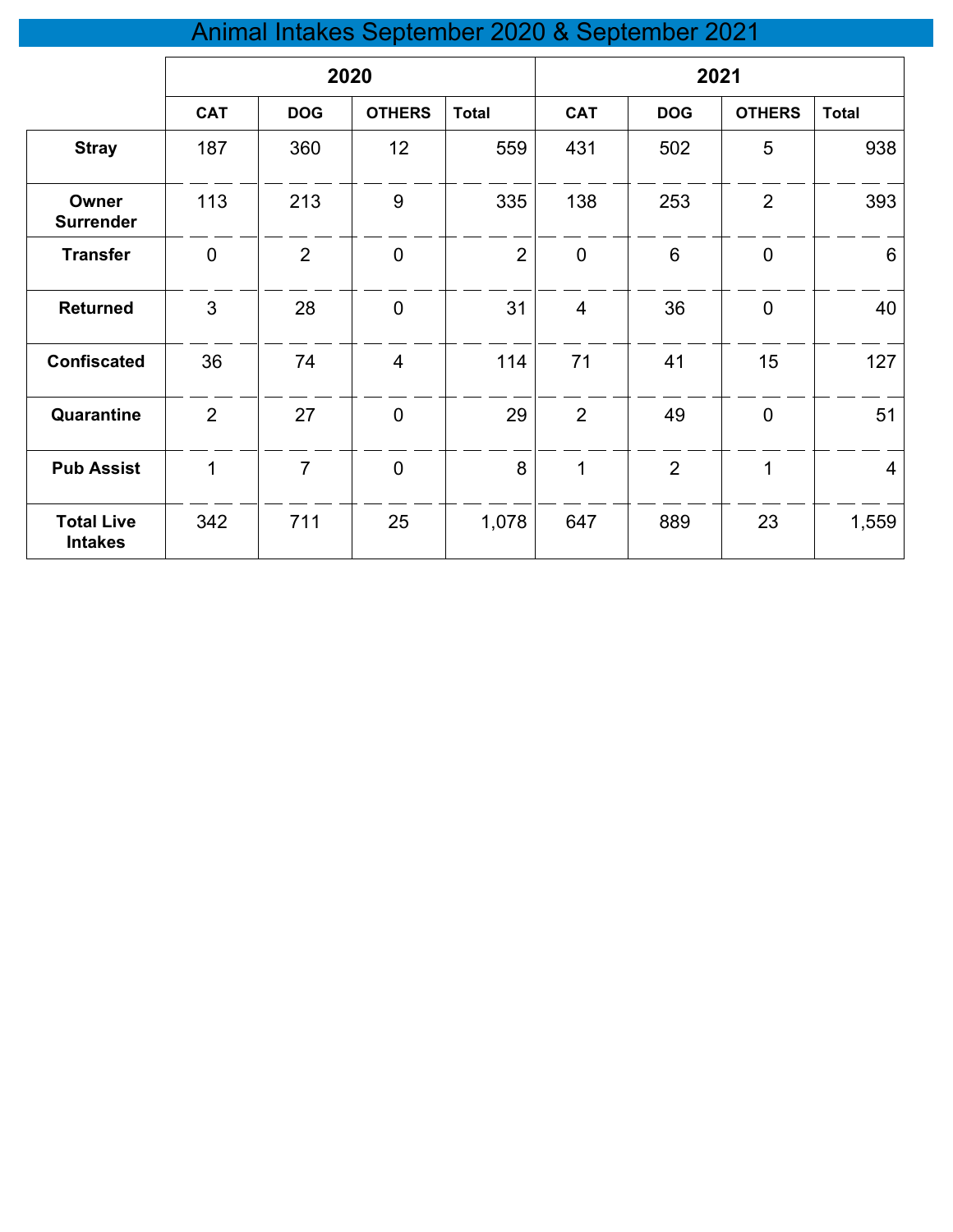### Animal Outcomes September 2020 & September 2021

|                              | 2020           |                |                |                 | 2021           |                |                |                |
|------------------------------|----------------|----------------|----------------|-----------------|----------------|----------------|----------------|----------------|
|                              | <b>CAT</b>     | <b>DOG</b>     | <b>OTHERS</b>  | <b>Total</b>    | <b>CAT</b>     | <b>DOG</b>     | <b>OTHERS</b>  | <b>Total</b>   |
| <b>Adopted</b>               | 153            | 387            | 15             | 555             | 258            | 552            | 5              | 815            |
| <b>Owner Redemption</b>      | $\overline{4}$ | 138            | $\overline{0}$ | 142             | 16             | 179            | 8              | 203            |
| <b>Working Cat Program</b>   | 5              | $\overline{0}$ | 1              | $6\phantom{1}6$ | $\overline{7}$ | $\overline{0}$ | $\overline{0}$ | $\overline{7}$ |
| <b>Transferred to Rescue</b> | 70             | 160            | $\overline{7}$ | 237             | 42             | 46             | 5              | 93             |
| <b>Community Cat</b>         | 10             | $\overline{0}$ | $\overline{0}$ | 10              | $\overline{0}$ | $\overline{0}$ | $\overline{0}$ | $\overline{0}$ |
| <b>Euthanized</b>            | 16             | 31             | $\overline{2}$ | 49              | 28             | 37             | 1              | 66             |
| <b>Went Missing</b>          | $\mathbf 1$    | $\mathbf 1$    | $\overline{0}$ | $\overline{2}$  | $\mathbf 0$    | $\overline{0}$ | $\overline{0}$ | $\mathbf 0$    |
| <b>Died</b>                  | 20             | 10             | $\overline{2}$ | 32              | 19             | $\overline{7}$ | $\overline{0}$ | 26             |
| <b>Rtf</b>                   | $\overline{0}$ | $\overline{0}$ | $\overline{0}$ | $\overline{0}$  | 206            | $\mathbf 0$    | $\overline{0}$ | 206            |
| <b>Transfer</b>              | $\overline{2}$ | $\overline{2}$ | $\overline{0}$ | $\overline{4}$  | $\mathbf 0$    | $\overline{0}$ | $\mathbf 0$    | $\mathbf 0$    |
| <b>Total</b>                 | 281            | 729            | 27             | 1,037           | 576            | 821            | 19             | 1,416          |



#### **September 2020 Save Rate 92.24% September 2021 Save Rate 94.08% September 2020 Live Release Rate 91.93%**

**September 2021 Live Release Rate 93.50%**

\*\* Save Rate = Live Intakes - Non-Live Outcomes/Live Intakes

\*\* Live Release Rate = Live Outcomes / Total Outcomes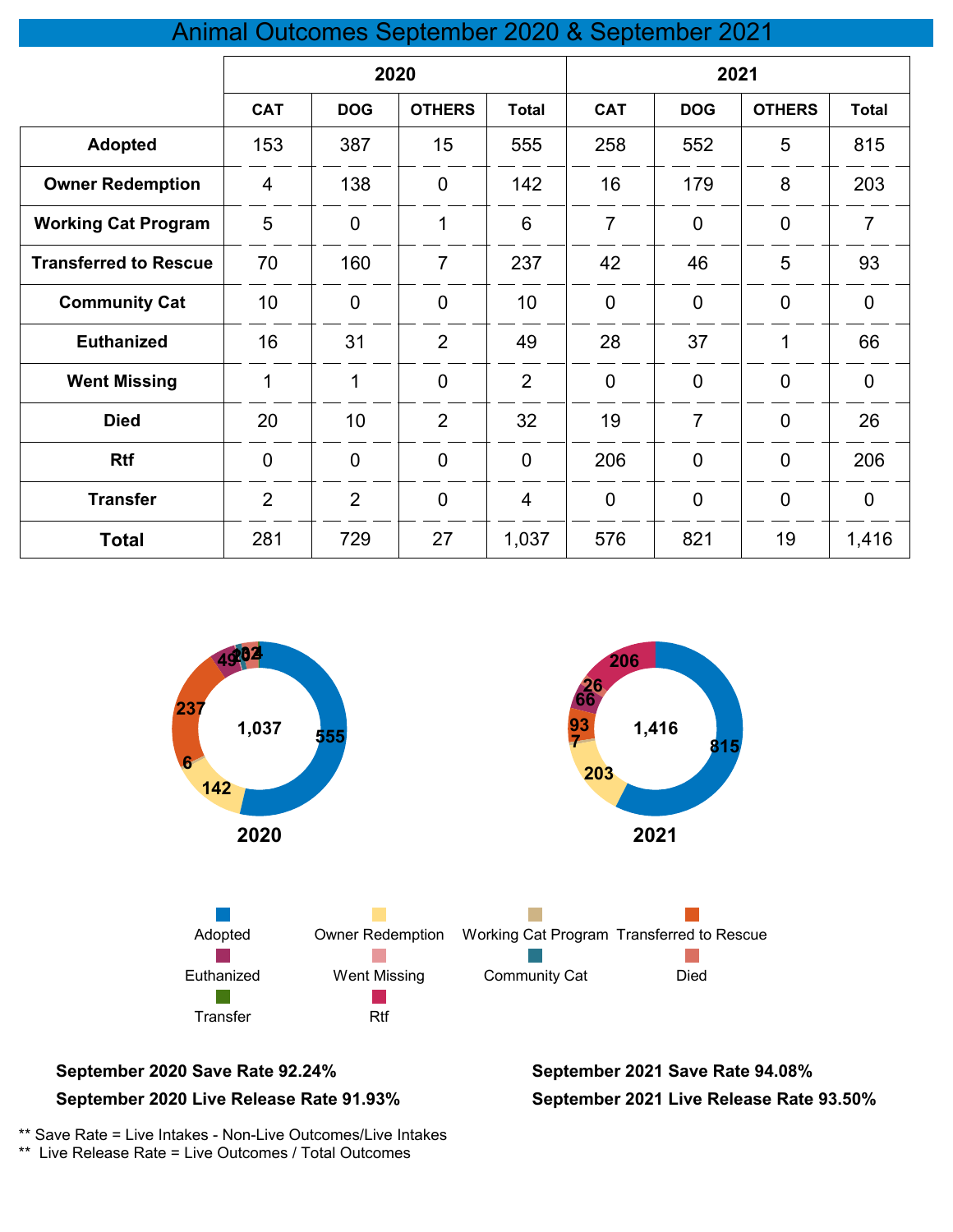# **Adoptions by Day**

|              | <b>CAT</b>     | <b>DOG</b> | <b>Others</b> | <b>Total</b> |
|--------------|----------------|------------|---------------|--------------|
| 9/1/2021     | 4              | 15         | 0             | 19           |
| 9/2/2021     | 13             | 9          | 0             | 22           |
| 9/3/2021     | $\overline{2}$ | 27         | 0             | 29           |
| 9/4/2021     | 6              | 19         | 0             | 25           |
| 9/5/2021     | $\overline{2}$ | 12         | 0             | 14           |
| 9/6/2021     | 0              | 1          | 0             | $\mathbf{1}$ |
| 9/7/2021     | 12             | 23         | 0             | 35           |
| 9/8/2021     | 7              | 28         | 2             | 37           |
| 9/9/2021     | 14             | 20         | 0             | 34           |
| 9/10/2021    | 7              | 11         | 0             | 18           |
| 9/11/2021    | 6              | 19         | 0             | 25           |
| 9/12/2021    | 18             | 15         | 0             | 33           |
| 9/13/2021    | 10             | 26         | 0             | 36           |
| 9/14/2021    | $\overline{4}$ | 35         | 0             | 39           |
| 9/15/2021    | 9              | 21         | 0             | 30           |
| 9/16/2021    | 12             | 19         | 0             | 31           |
| 9/17/2021    | 6              | 20         | 0             | 26           |
| 9/18/2021    | $\overline{2}$ | 17         | 1             | 20           |
| 9/19/2021    | $\overline{4}$ | 27         | $\mathbf 0$   | 31           |
| 9/20/2021    | 20             | 24         | 0             | 44           |
| 9/21/2021    | 10             | 22         | 0             | 32           |
| 9/22/2021    | 14             | 16         | 0             | 30           |
| 9/23/2021    | 7              | 21         | 0             | 28           |
| 9/24/2021    | 10             | 12         | 0             | 22           |
| 9/25/2021    | 6              | 11         | 0             | 17           |
| 9/26/2021    | 8              | 20         | 0             | 28           |
| 9/27/2021    | 21             | 23         | 1             | 45           |
| 9/28/2021    | 14             | 17         | 1             | 32           |
| 9/29/2021    | 11             | 8          | 0             | 19           |
| 9/30/2021    | 6              | 14         | 0             | 20           |
| <b>Total</b> | 265            | 552        | 5             | 822          |

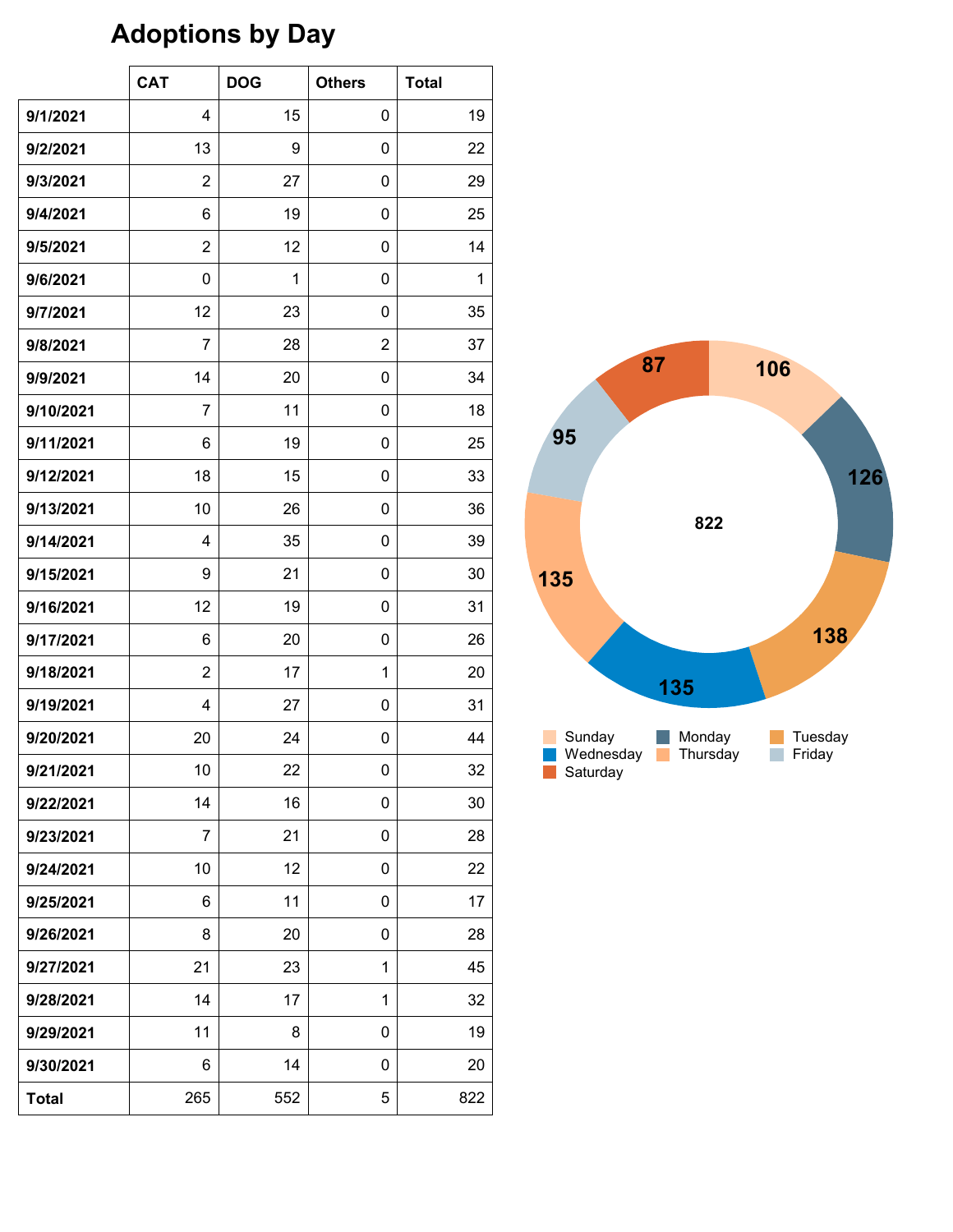# Non-Live Outcomes September 2020 & September 2021

|                |                   | 2020         |                |                | 2021           |                |                |              |              |
|----------------|-------------------|--------------|----------------|----------------|----------------|----------------|----------------|--------------|--------------|
|                |                   | <b>CAT</b>   | <b>DOG</b>     | <b>OTHER</b>   | <b>Total</b>   | <b>CAT</b>     | <b>DOG</b>     | <b>OTHER</b> | <b>Total</b> |
| <b>DIED</b>    | <b>ENROUTE</b>    | $\pmb{0}$    | 1              | 0              | 1              | $\mathbf 0$    | 0              | $\mathbf{0}$ | $\mathbf 0$  |
|                | <b>IN CARE</b>    | 3            | $\mathbf 0$    | $\overline{2}$ | 5              | 1              | $\mathbf 0$    | $\mathbf 0$  | $\mathbf 1$  |
|                | <b>IN FOSTER</b>  | 11           | $\mathbf{1}$   | $\pmb{0}$      | 12             | $6\phantom{1}$ | $\mathbf 0$    | $\pmb{0}$    | 6            |
|                | <b>IN KENNEL</b>  | 6            | $\overline{7}$ | 0              | 13             | 11             | $\overline{7}$ | $\mathbf 0$  | 18           |
|                | <b>IN SURGERY</b> | $\mathbf 0$  | 1              | $\mathbf 0$    | 1              | 1              | $\mathbf 0$    | $\mathbf 0$  | $\mathbf{1}$ |
|                | <b>Total</b>      | 20           | 10             | $\overline{2}$ | 32             | 19             | $\overline{7}$ | $\mathbf 0$  | 26           |
| <b>EUTH</b>    | <b>BEHAVIOR</b>   | $\mathbf 0$  | $\mathbf{1}$   | $\mathbf 0$    | 1              | $\mathbf 0$    | $\mathbf 0$    | $\pmb{0}$    | $\mathbf 0$  |
|                | <b>MEDICAL</b>    | 16           | 30             | $\overline{2}$ | 48             | 28             | 37             | 1            | 66           |
|                | <b>Total</b>      | 16           | 31             | $\overline{2}$ | 49             | 28             | 37             | 1            | 66           |
| <b>MISSING</b> | <b>ENROUTE</b>    | $\mathbf{1}$ | $\mathbf 0$    | $\mathbf 0$    | 1              | $\mathbf 0$    | $\mathbf 0$    | $\mathbf 0$  | $\mathbf 0$  |
|                | <b>IN KENNEL</b>  | $\mathbf 0$  | $\mathbf{1}$   | $\mathbf 0$    | 1              | $\mathbf 0$    | $\mathbf 0$    | $\mathbf 0$  | $\mathbf 0$  |
|                | <b>Total</b>      | $\mathbf{1}$ | 1              | $\overline{0}$ | $\overline{2}$ | $\overline{0}$ | $\mathbf 0$    | $\mathbf 0$  | $\pmb{0}$    |
|                | <b>Total</b>      | 37           | 42             | 4              | 83             | 47             | 44             | 1            | 92           |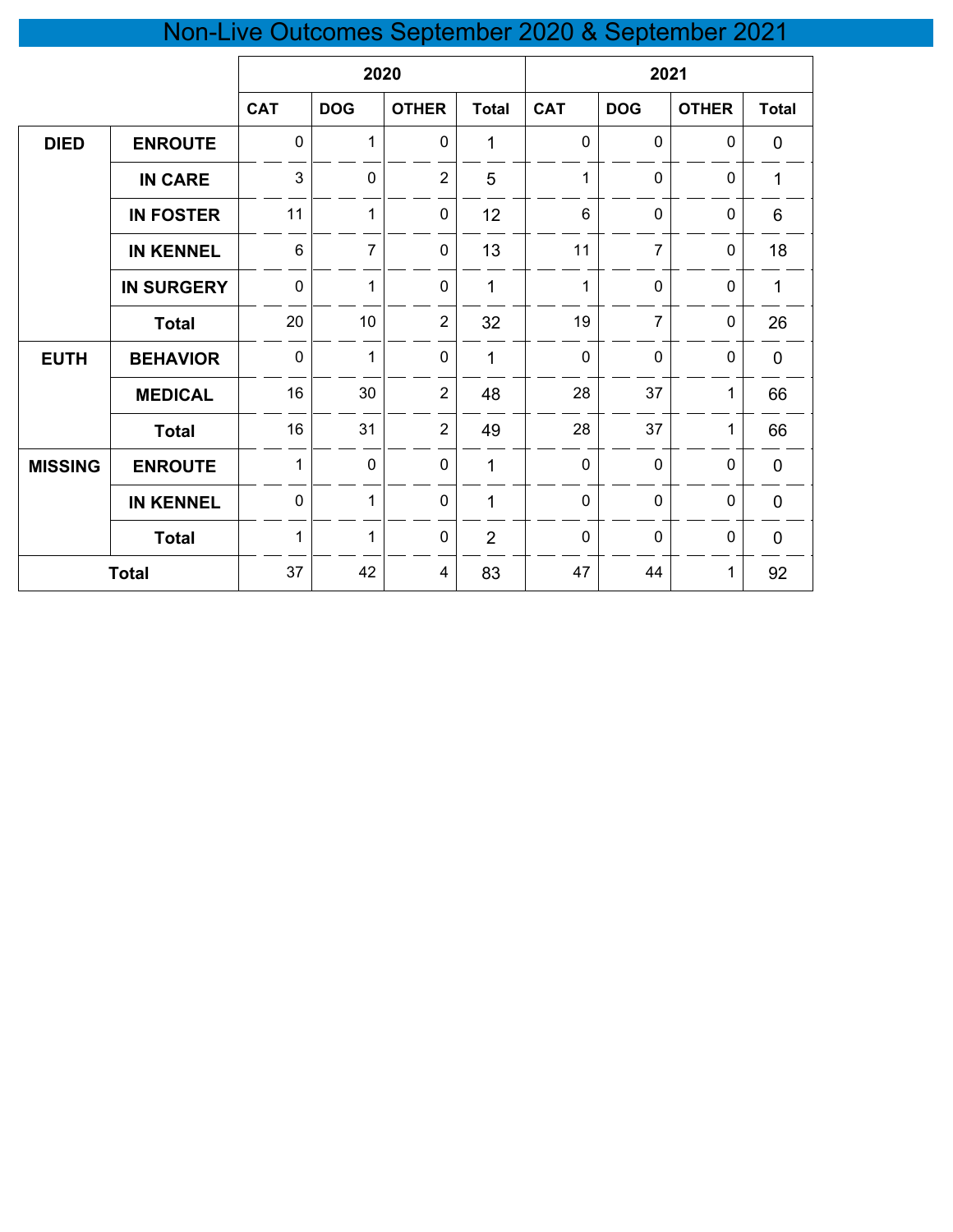## Animals that went to Foster Care September 2020 & 2021

|                                    | 2020             |                |                  |                | 2021             |                |                  |                |
|------------------------------------|------------------|----------------|------------------|----------------|------------------|----------------|------------------|----------------|
|                                    | <b>CAT</b>       | <b>DOG</b>     | <b>OTHERS</b>    | <b>Total</b>   | <b>CAT</b>       | <b>DOG</b>     | <b>OTHERS</b>    | <b>Total</b>   |
|                                    | $\mathbf 1$      | $\overline{2}$ | $\boldsymbol{0}$ | 3              | 3                | 3              | $\mathbf{1}$     | $\overline{7}$ |
| <b>Adult Cat</b>                   | 22               | $\mathbf 0$    | $\overline{0}$   | 22             | 27               | $\mathbf 0$    | $\boldsymbol{0}$ | 27             |
| <b>Adult Dog</b>                   | $\mathbf 0$      | 29             | $\overline{0}$   | 29             | $\mathbf 0$      | 53             | $\mathbf 0$      | 53             |
| Covid                              | $\mathbf 0$      | $\mathbf{1}$   | $\overline{0}$   | $\overline{1}$ | $\mathbf 0$      | $\overline{0}$ | $\overline{0}$   | $\overline{0}$ |
| <b>Hospice</b>                     | 3                | $\overline{2}$ | $\overline{0}$   | 5              | $\mathbf{1}$     | $\overline{4}$ | $\overline{0}$   | 5              |
| <b>Medical</b><br><b>Condition</b> | 101              | 42             | $\overline{0}$   | 143            | 150              | 48             | 8                | 206            |
| Mom &<br>Litter                    | $\boldsymbol{0}$ | $\overline{0}$ | $\overline{0}$   | $\overline{0}$ | $\mathbf 0$      | $\mathbf{1}$   | $\overline{0}$   | $\mathbf{1}$   |
| <b>Neonate</b>                     | 45               | $\mathbf 0$    | $\boldsymbol{0}$ | 45             | 46               | $\mathbf 0$    | $\mathbf 0$      | 46             |
| Pregnant                           | $\boldsymbol{0}$ | $\mathbf 0$    | $\overline{0}$   | $\overline{0}$ | $\boldsymbol{0}$ | $\mathbf{1}$   | $\overline{0}$   | $\mathbf{1}$   |
| <b>Safety Net</b>                  | $\boldsymbol{0}$ | $\mathbf 0$    | $\overline{0}$   | $\overline{0}$ | $\overline{2}$   | $\overline{2}$ | $\mathbf 0$      | $\overline{4}$ |
| <b>To Adopt</b>                    | 34               | 55             | $\overline{2}$   | 91             | 30               | 74             | 3                | 107            |
| <b>Total</b>                       | 206              | 131            | $\overline{2}$   | 339            | 259              | 186            | 12               | 457            |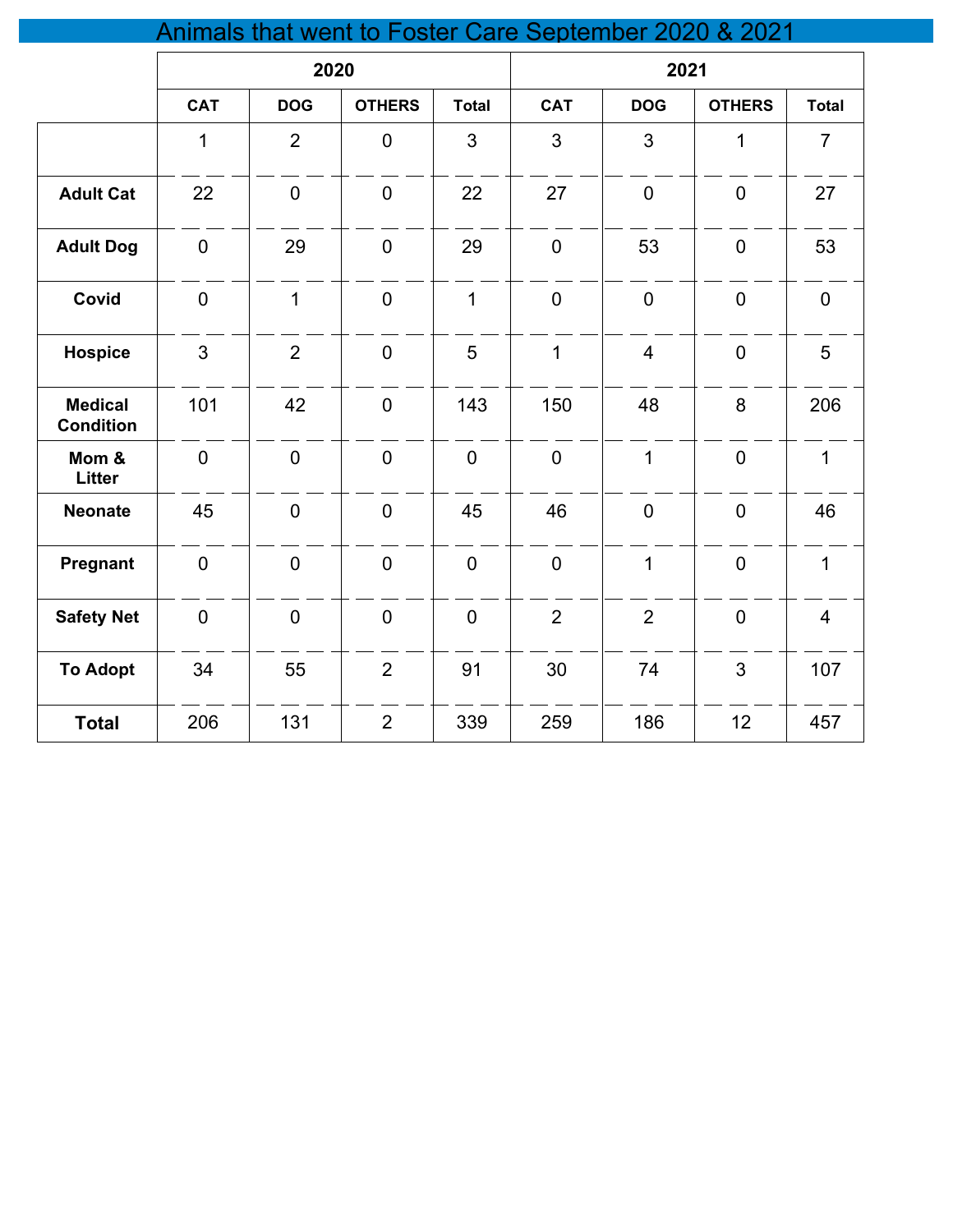## APS September 2020 & 2021

|                                     | 2020           | 2021  |
|-------------------------------------|----------------|-------|
| <b>Abandoned Animal</b>             | 37             | 40    |
| <b>Bite Reports</b>                 | 103            | 95    |
| Court                               | 0              | 9     |
| <b>Cruelty/Neglect</b>              | 93             | 97    |
| <b>Dangerous Dog Investigation</b>  | 2              | 1     |
| <b>DOA Pickups</b>                  | 252            | 263   |
| <b>Follow Ups</b>                   | 0              | 4     |
| <b>Followup</b>                     | 2              | 4     |
| <b>Hoarding Cases</b>               | 7              | 2     |
| Inv                                 | 10             | 13    |
| <b>Law Enforcement Assist</b>       | 103            | 106   |
| <b>Leash Law Violations</b>         | 147            | 221   |
| <b>Noise &amp; Waste Complaints</b> | 75             | 88    |
| <b>Outreach Events</b>              | 1              | 2     |
| Owned                               | 11             | 1     |
| <b>Possbile Rabies Exposure</b>     | 58             | 36    |
| <b>Rescue</b>                       | 5              | 2     |
| <b>Strays</b>                       | 471            | 517   |
| <b>Tie Outs</b>                     | 24             | 32    |
| <b>Tnr</b>                          | 0              | 14    |
| <b>Transport</b>                    | 18             | 24    |
| <b>Trap</b>                         | $\overline{2}$ | 0     |
| <b>Wild</b>                         | $\overline{c}$ | 0     |
| <b>Yard Chk</b>                     | 1              | 0     |
| <b>Total</b>                        | 1,424          | 1,571 |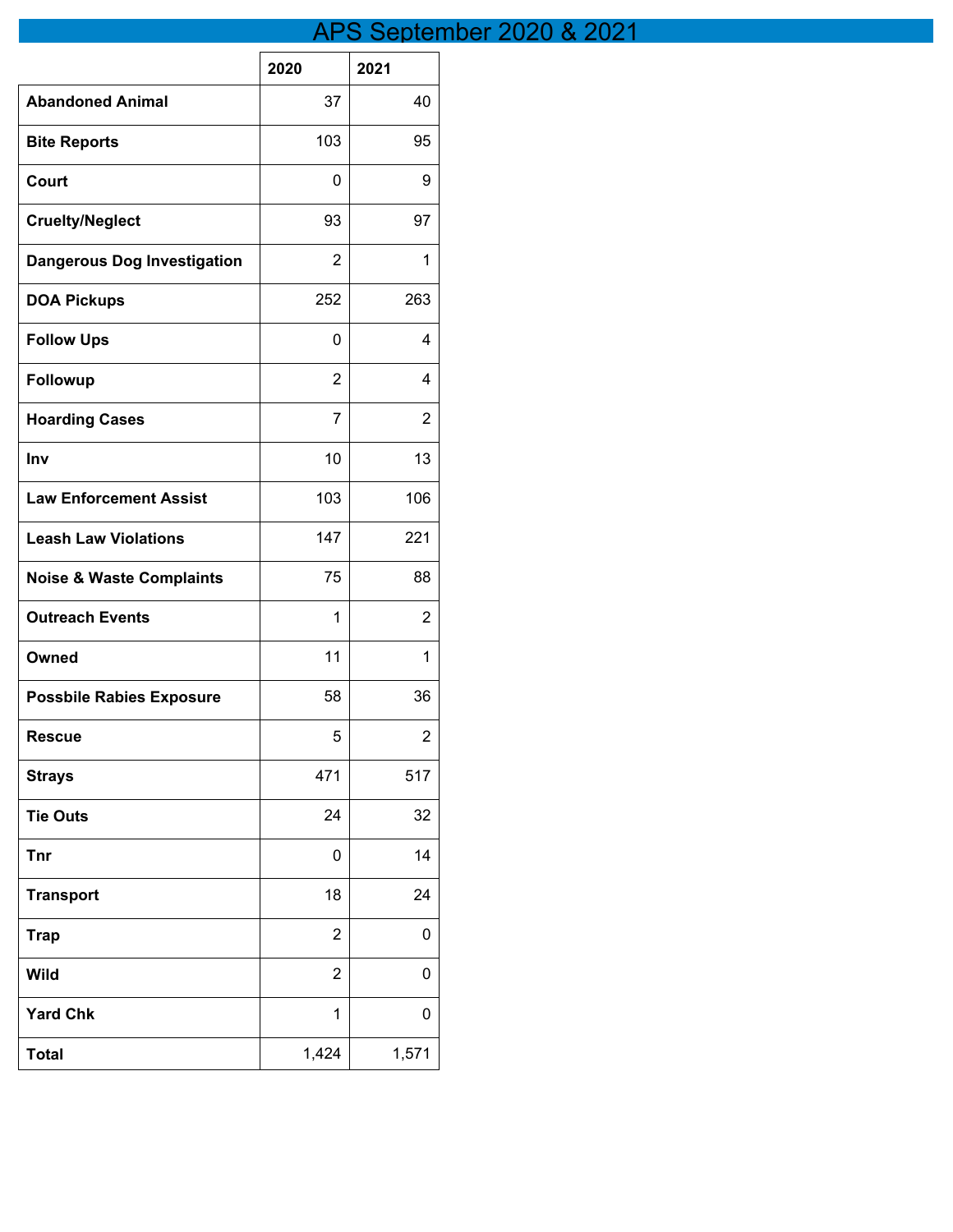| Licensing & Donations September 2020 & 2021 |       |       |  |  |  |  |
|---------------------------------------------|-------|-------|--|--|--|--|
|                                             | 2020  | 2021  |  |  |  |  |
| <b>Altered Dog License</b>                  | 4,841 | 2,348 |  |  |  |  |
| <b>Unaltered Dog License</b>                | 288   | 100   |  |  |  |  |
| <b>Others</b>                               | 1,033 | 628   |  |  |  |  |
| <b>Total</b>                                | 6,162 | 3,076 |  |  |  |  |

|                              | 2020         | 2021        |
|------------------------------|--------------|-------------|
| <b>Altered Dog License</b>   | \$89,533.00  | \$35,691.00 |
| <b>Unaltered Dog License</b> | \$17,994.00  | \$4,875.00  |
| Total                        | \$107,527.00 | \$40,566.00 |

|                        | 2020        | 2021        |
|------------------------|-------------|-------------|
| <b>DONATION</b>        | \$0.00      | \$10.00     |
| <b>DONATION ADOP</b>   | \$288.00    | \$175.00    |
| <b>DONATION GEN</b>    | \$22,772.59 | \$28,904.00 |
| <b>DONATION GRANTS</b> | $$ -55.00$  | $$-120.00$  |
| <b>DONATION OUTR</b>   | \$55.00     | \$2.00      |
| <b>DONATION S/N</b>    | \$370.00    | \$500.00    |
| <b>DONATION SAMS</b>   | \$2,883.00  | \$650.00    |
| Total                  | \$26,313.59 | \$30,121.00 |